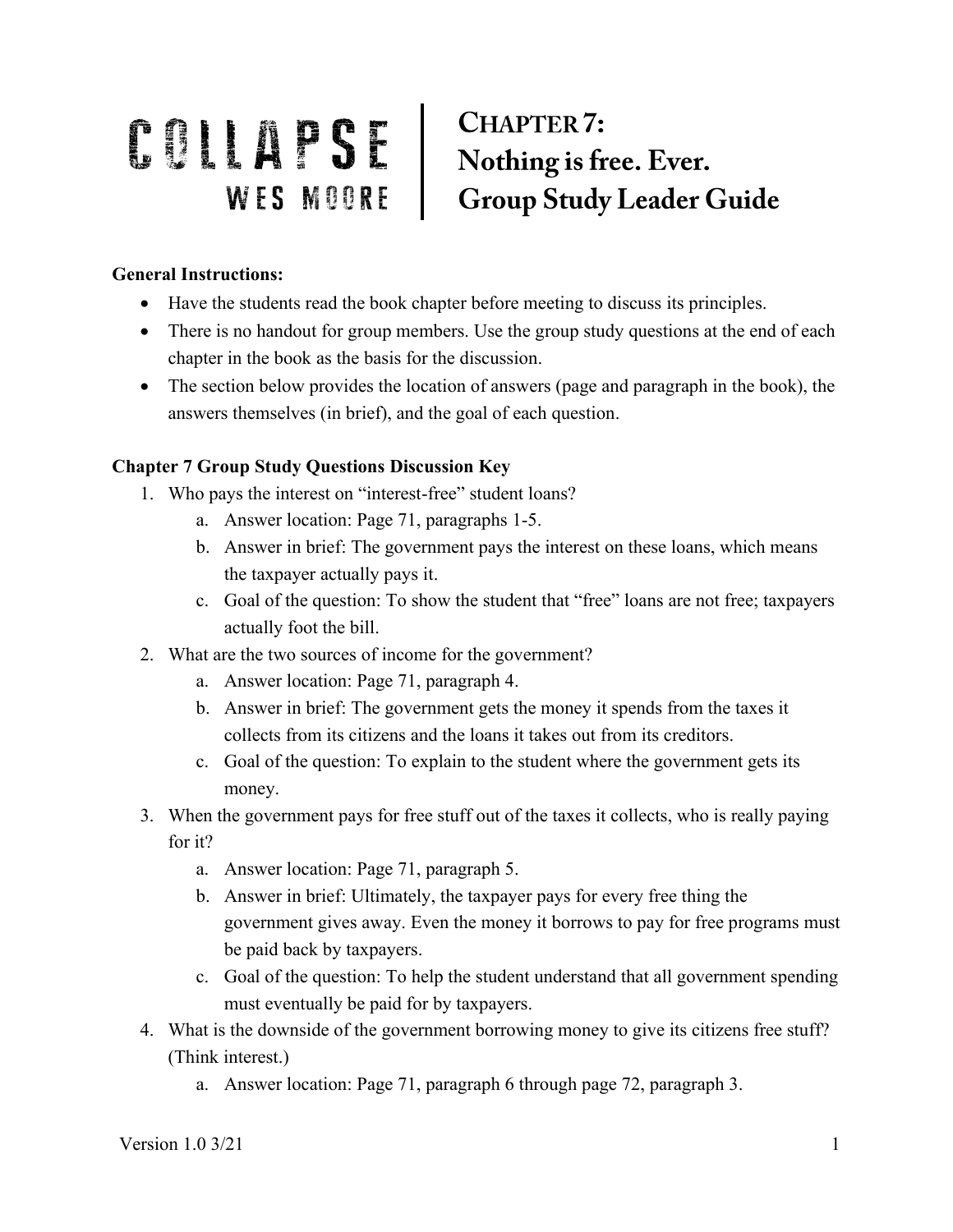- b. Answer in brief: The government must not only pay back what it borrowed to give its citizens free stuff; it must also pay back the interest charged on those borrowed funds. This means the cost of all free stuff is substantially more due to interest.
- c. Goal of the question: To show the student that borrowed money is expensive and adds to the cost of whatever the government does with it.
- 5. Explain this statement: "This truth—that all free stuff from the government must eventually be paid for from tax revenue—should make all of us concerned about how much our government gives away."
	- a. Answer location: Page 73, paragraph 1.
	- b. Answer in brief: Because we, the taxpayers, must eventually pay for everything the government gives away, we should all be concerned about the levels of free programs the government provides. As our debts pile up, even lower income workers will have to pay more taxes to repay these loans.
	- c. Goal of the question: To help the student see the personal cost of the government's free programs.
- 6. What are the short- and long-term effects of telling banks they cannot collect interest on student loans?
	- a. Answer location: Page 73, paragraph 3 through page 74, paragraph 3.
	- b. Answer in brief: In the short-term, banks could go out of business or be forced to raise the prices of other types of loans. In the long-term, banks would get out of the student loan market and new banks would be less likely to enter. Overall, this would cause jobs to be cut, costs to go up, and shortages to arise.
	- c. Goal of the question: To help the student understand the negative consequences of the government forcing companies to provide free stuff to consumers.
- 7. What was meant by the italicized statement at the end of this quote from the chapter: "In the case of student loan interest, helping the student by suspending interest payments on his loans hurts the banks, their employees, their suppliers, and consumers at large. *It is not a choice of suffering or not suffering; it is a choice of who suffers the most*."
	- a. Answer location: Page 74, paragraph 4 through end of page.
	- b. Answer in brief: When the economy slows down, people are going to suffer. Jobs will be lost, profits will tumble, and businesses may close down. There is no way to avoid this. What government is doing more and more today is trying to decide who suffers and who does not.
	- c. Goal of the question: To get the student to realize that suffering must happen when the economy slows down and to see that the government is trying to intervene to decide who suffers and who does not.